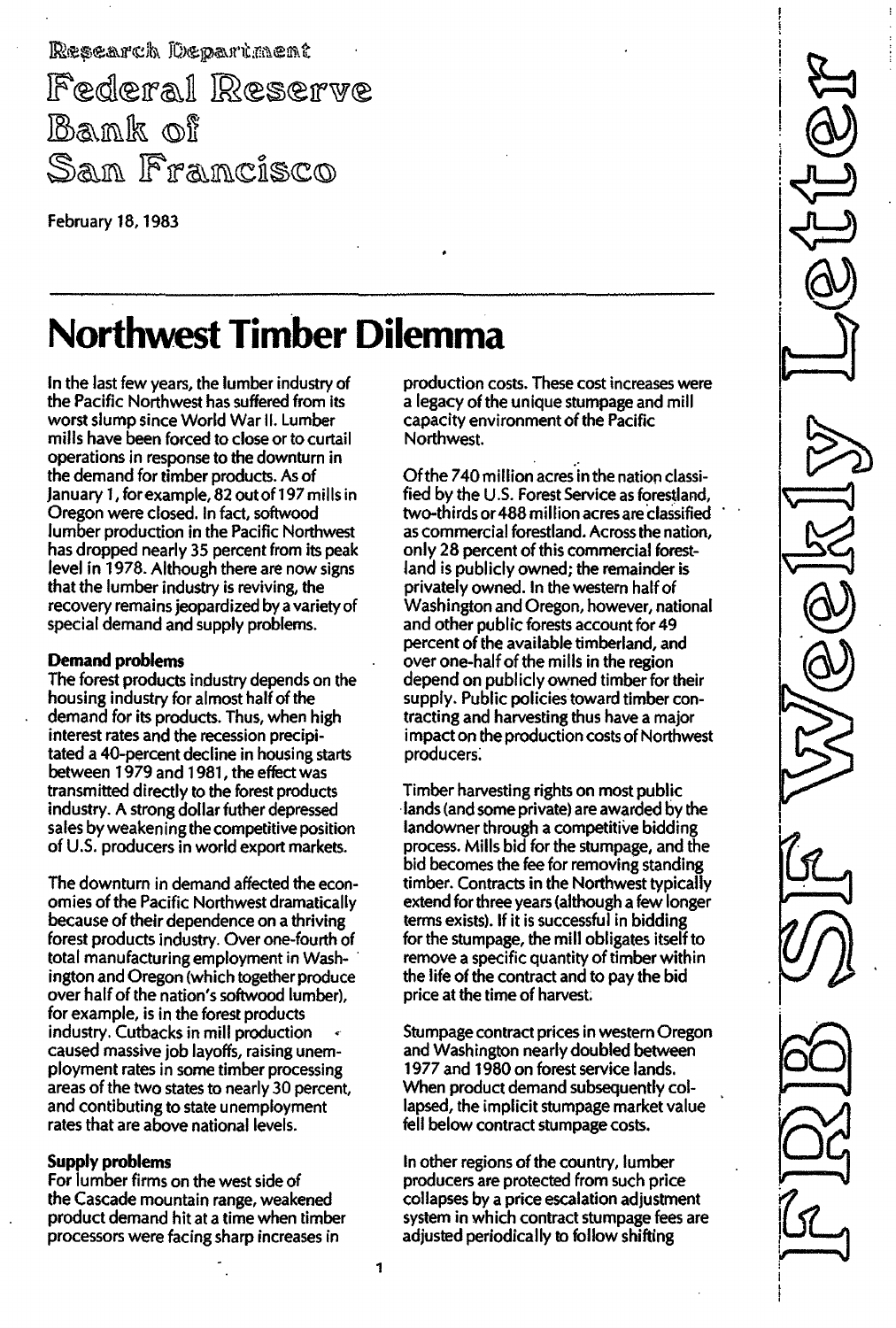Research Department

### Federal Reserve Bank of San Francisco

Opinions expressed in this newsletter do not necessarily reflect the views 01 the management 01 the Federal Reserve Bank of San Francisco, or of the Board of Governors of the Federal Reserve System,

market prices, In some cases, forexample, if the lumber price index falls, rates are reduced by 1 00 percent of the difference between the quarterly price index and the base index, If the index rises, prices are adjusted upward, but by only 50 percent of the difference, As a result, the system largely protects the producer from market downturns but also reduces potential profits should the market value of timber riseduring the life of the contract

The contracts in western Oregon and Washington did not contain this type of price adjustment mechanism, Indeed, in the early 1 970s, when stumpage prices were generally increasing, Northwest producers enjoyed the profit-making opportunities of their contracts and did not press for the inclusion of a price escalation mechanism, When the demand for wood products began to fall, Northwest lumber producers were left facing the worst of both worlds: decimated demand for their products and vast and costly obligations to harvest timber.

#### The bidding mess

The high contract-cost problem can be traced to three factors, First, the prospects for continued growth in home construction had contributed to aggressive bidding by Pacific Northwest forest products companies,

The then-strong foreign demand encouraged this enthusiasm, In recent years, over 20 percent of the total softwood log harvest in the Northwest has been exported as foreign markets proved extremely lucrative. Lumber harvested from most publicly owned land is ineligible for export, Thus, lumber companies expected private lands to be increasingly committed to meeting export needs, thereby reducing the supply of lumber available to meet domestic needs. Demand for publicly owned timber harvesting rights was further stimulated by this trend.

Second, lumber companies feared that government would withdraw timberland

from the market and redesignate it for wilderness or other non-commercial use. During the 1 960s, the amount of public land available for commercial harvesting increased, leading to expectations of a continued availability of timber. But changes in public policies, some due to environmental concerns, caused approximately 5 percent of commercial timberland to be withdrawn from production between 1970 and 1977. Expecting further cutbacks in allowable harvests, lumber companies placed increasingly high values on the rights to harvest timber on public lands,

Finally, competition for the crucial public harvesting rights was stiffened by what many in the industry considered an excessive number of mills for the region. In an environment of over-capacity and little direct control over the timber supply, survival depends upon wresting the available supply from rival processors. Given the length of the lumber contracts involved, gaining access to the supply of stumpage was a do-or-die proposition for many mills hoping to profit from the demand anticipated in the early 1 980s; it added to the vigorous bidding competition and the resulting upward spiral of costs,

#### The industry reaction

It can be argued that the situation facing the Pacific Northwest timber industry is simply the consequence of some unfortunate forecasting errors by the region's producers and does not warrant public intervention, However, the magnitude of the problem and its consequences for income and employment in the Northwest have spurred the industry to seek relief from the government.

In particular, the industry has sought-and obtained in some cases-short-term extensions of harvesting obligations in existing contracts. Many of the contract termination dates are quickly approaching, and the industry has estimated that it would lose over \$2 billion if it were forced to fulfill its contracts while timber market values are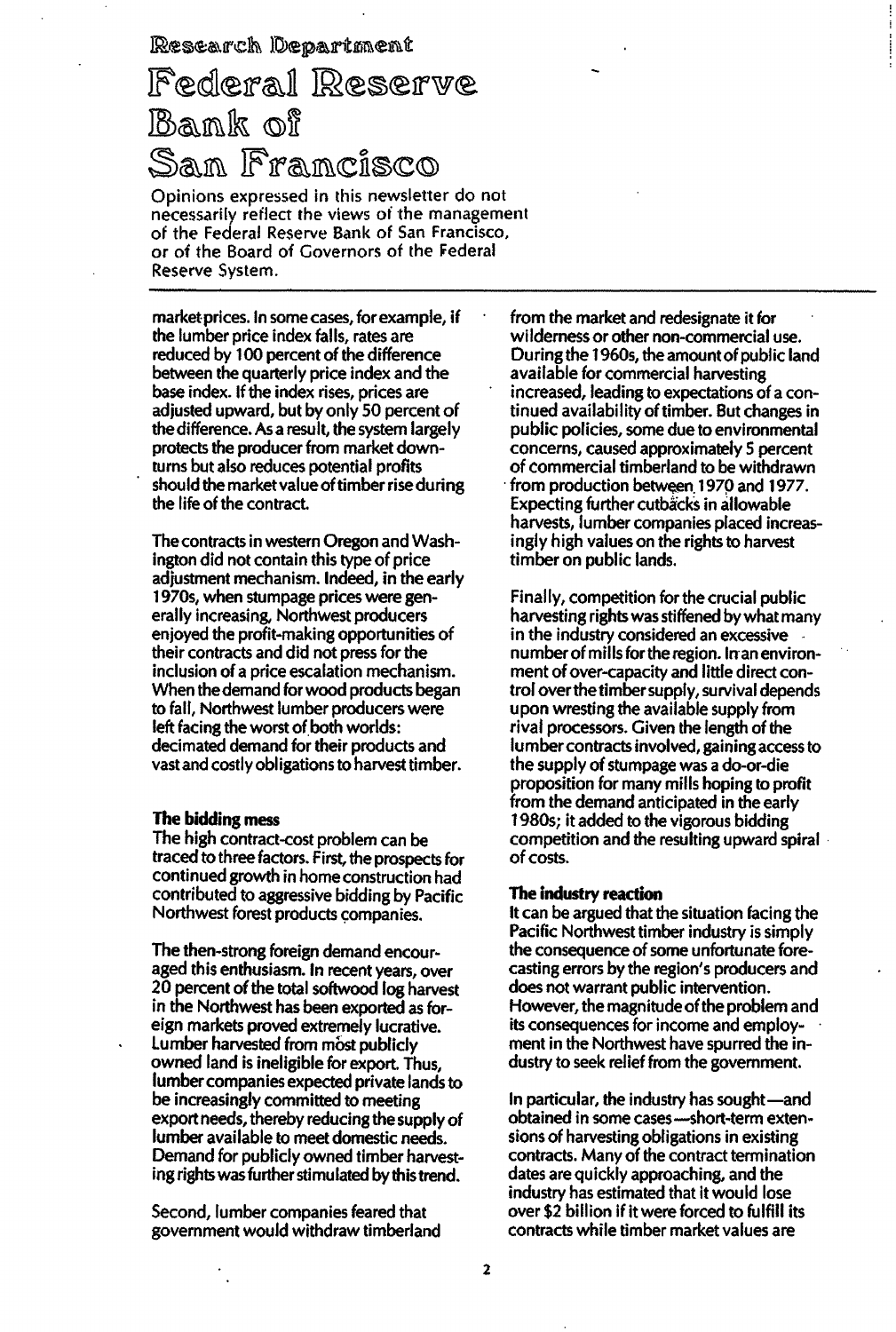

depressed.Of course, the contract extensions that have been obtained (typically one or two years) merely postpone the industry's cash-flow problem unless the market for wood products rebounds smartly as the recession unwinds.

#### Canadian competition

The industry is also petitioning the U.S. government to shield it from what it considers subsidized competition from Canadian imports. Canada's share of the U.S. softwood lumber market rose from 13 percent in 1961 to 30 percent in 1981. The share rose partly in response to exchange rate changes favorable to the Canadians. But U.S. producers allege that it is the government subsidy of Canadian imports that is injuring the domestic industry, and they have detailed these allegations in a complaint filed before the U.s. International Trade Commission (lTC).

In this regard, it is interesting to contrast  $U.S.$ and Canadian public timberlands policies. The Canadian Crown-Provincial Government owns nearly 90 percent of Canada's commercial forest land. Instead of bidding for timber harvest rights, Canadian companies are granted long-term rights to harvest timber through a negotiated tenure system. The stumpage fee paid is the government appraised market value of the standing timber, derived (much as it would be in a regulated industry) by examining endproduct market values, estimated production and harvesting costs and a fair profit. This fee is adjusted monthly to incorporate changes in market values. Historically, the stumpage fees generated by this system have' been considerably lower than those paid by Northwest producers. This differential is the basis for the allegation that Canadian producers receive an implicit subsidy.

At the very least, the two systems implicitly incorporate different patterns of risk-sharing between producers and public stumpage suppliers. In the Canadian system, there is no risk that stumpage prices will be bid



above current or future market value in an auction. Since the contracts extend for a secure length of time and contain a price escalation (and de-escalation) mechanism, producers bear little price risk. Canadian producers thus are largely protected from the variations in supply price that have devastated the Northwest market.

#### Conclusion

Of course, the flip side of this coin is that by sharing the risk with the public sector, the Canadian lumber processors also forego the profit opportunities of fixed price contracts. Still, some industry observers in the U.S. feel that some redistribution of risk-bearing may be necessary to maintain a healthy lumber industry in the long-run, and that the incorporation of a price escalation mechanism in Northwest timber contracts would be one step in this direction. Indeed, at the end of March, the Forest Service will initiate an experimental price adjustment system in western Oregon and Washington.

The issue of unfair Canadian competition is still not resolved. The ITC issued a preliminary finding of injury on November 22, 1 982. Next, the Department of Commerce must determine by early March whether or not Canadians implicitly receive a government subsidy. Depending on thedetermination, the U.S. will decide whether to impose duties or take other actions.

These developments do not erase the cumulative gap of over \$2 billion between the average contract price and the current price for uncut timber on government land. Still, there is tentative hope for a recovery. The recent increases in home building activity should increase the demand for wood products, and, since softwood lumber inventories were at their lowest level in ten years on January 1 , should lead to a pick-up in lumber prices and harvesting activity. If the demand for lumber and wood products recovers further, the worst could be over for the Northwest lumber industry.

Jennifer Eccles and Randall Pozdena